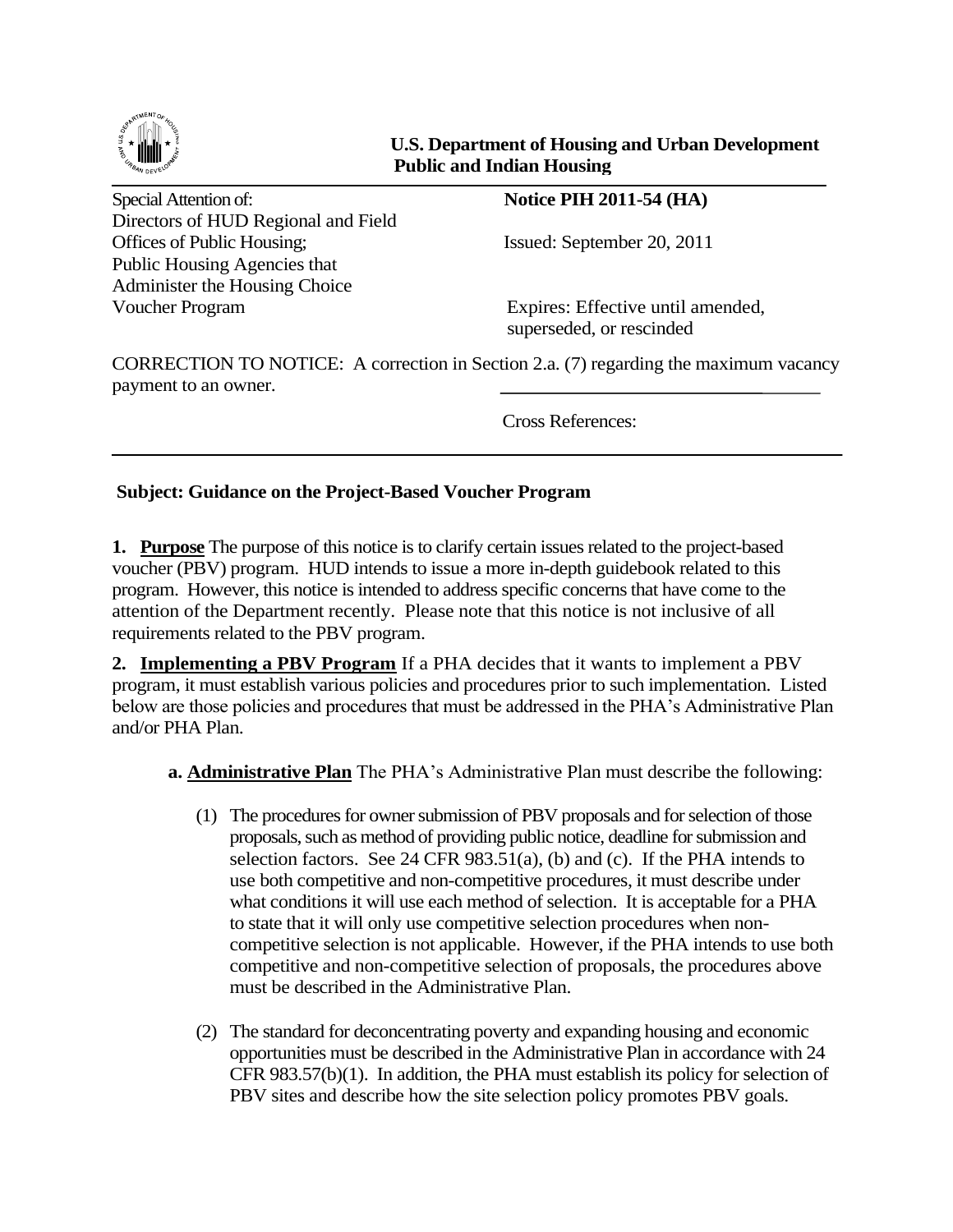- (3) If the PHA plans to exceed the 25 percent cap on the number of units in a project that may have PBV attached for non-elderly and non-disabled families, the Administrative Plan must describe the type of services offered to these families for a project to qualify for the exception to the 25 percent cap and the extent to which such services will be provided. Please reference 24 CFR 983.56(b)(2). If the unit is excepted for a family receiving supportive services, the PHA must describe the form and frequency of monitoring the continued receipt of these services and take appropriate action regarding those families that fail without good cause to complete their supportive services requirements.
- (4) Applicants for PBV units must be selected from the PHA's waiting list. The PHA's Administrative Plan must describe how applicants will be selected. There are various options for a PHA in establishing PBV waiting lists. It may use separate lists for tenant-based assistance and PBV assistance or it can use one list for both. The PHA may establish separate waiting lists for different PBV projects or buildings (or for sets of such units). Different preferences may be established for each PBV waiting list. PHAs may take referrals from PBV owners. However, all new applicants and families currently on the PHA's tenant-based waiting list must be provided with the option to have their names placed on all/any open waiting lists that the PHA maintains for assisted housing. See 24 CFR 983.251. Please note that PHAs do not have to notify each family on the tenant-based waiting list by individual notice. A PHA could notify these applicants by the same means it would use in opening its waiting list under 24 CFR §982.206(a). A non-all inclusive list of suggestions are: (1) advertising through local and minority newspapers and the internet; (2) local postings at post offices, libraries, and community centers; and (3) an outreach to social service organizations that may serve the same clientele that will be occupying the PBV units.
- (5) Any tenant screening done by the PHA must be stated in the Administrative Plan. See 24 CFR 983.255(a).
- (6) The PHA must have a policy in its Administrative Plan regarding family occupancy of wrong-size or accessible units. In cases where, after initial tenancy, the family is occupying a wrong-sized unit or a unit that has accessibility features not required by the family, it must describe the form(s) of continued assistance it will offer the family. See 24 CFR 983.259(b).
- (7) At the PHA's discretion, the PBV HAP contract may provide for vacancy payments to the owner. Therefore, the PHA must decide if it will pay such vacancy payments as defined under 24 CFR 983.352. The maximum vacancy payment can be no more than two full months of monthly rent to owner under the assisted lease after the month the family moves out minus any portion of the rental payment received by the owner (including amounts available from the tenant's security deposit). Vacancy payments can only cover the portion of time the unit remains vacant during the period defined.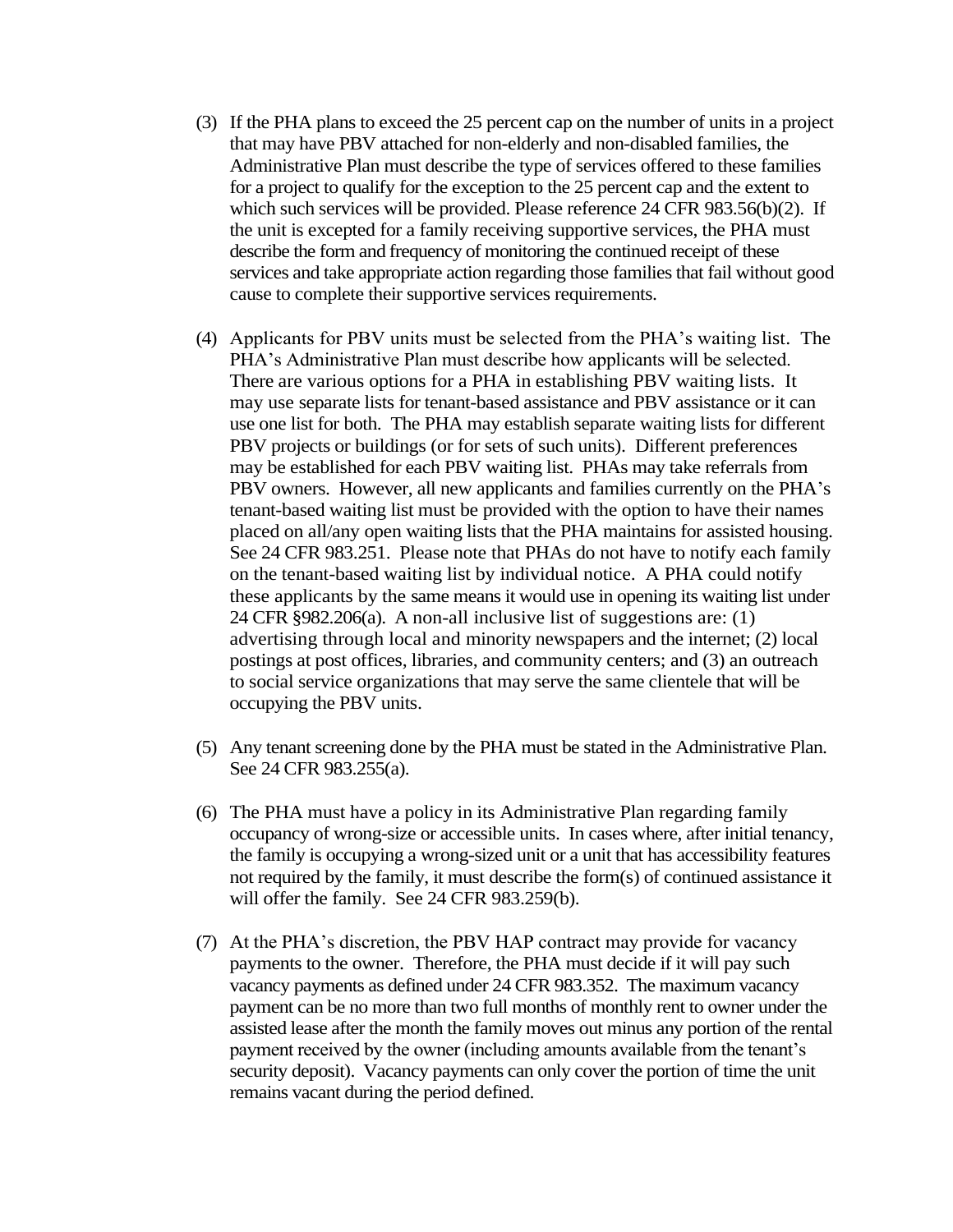**b. PHA Plan** In accordance with Section 7.0 of the PHA Plan Template (form HUD-50075), if the PHA intends to use the PBV program, it must provide the projected number of PBV units, their general locations and how project basing would be consistent with its PHA Plan. Any amendment to the PHA Plan regarding PBVs must be in accordance with 24 CFR 903.7 $(r)(2)(ii)$  which requires the PHA to identify the basic criteria for determining a significant amendment or modification to its 5-year or annual PHA Plan. When amending a PHA Plan, the agency must follow 24 CFR 903.21which, in part, provides for adoption by the board of directors or similar governing body and public notice and comment.

**3. Proposal Selection Process** The Department is aware that developers of low-income housing tax credit (LIHTC) units often approach the local PHA seeking a commitment of PBVs. A PHA **cannot** commit PBVs until or unless it has followed the proposal selection requirements defined in 24 CFR 983.51. The only time a PHA does not have to do its own competitive selection of proposals is when the units were selected under a similar federal, state or local competition within three years from the PHA's selection date of the units for PBV assistance as stated in 24 CFR 983.5(1)(b). A LIHTC competition can only be considered in this regard if no PBVs were committed by the local PHA because such a commitment gives that applicant an advantage in the LIHTC competition and, therefore, would not serve as a fair comparable competitive selection.

**4. PHA-Owned Units** PHA-owned units are eligible for the PBV program. A PHA-owned unit is defined in 24 CFR 983.3 as, "a dwelling unit owned by the PHA that administers the voucher program. PHA-owned means that the PHA or its officers, employees or agents hold a direct or indirect interest in the building in which the unit is located, including an interest as titleholder or lessee, or as a stockholder, member or general or limited partner, or member of a limited liability corporation, or an entity that holds any such direct or indirect interest." However, the HUD field office or HUD-approved independent entity must review the selection process and determine that the PHA-owned units were appropriately selected based on the selection procedures specified in the PHA's Administrative Plan. Please reference 24 CFR 983.51(e). Non-competitive selections must also be reviewed to ensure that the selection was done properly particularly in regard to LIHTC project applications not receiving the benefit of a commitment of PBVs by the PHA and that the comparable competition was held within three years of project selection. See 24 CFR 983.51(b)(2). For other requirements related to PHAowned units such as rent reasonableness determinations and inspections see 24 CFR 983.59. These functions are also required to be done by the HUD-approved independent entity.

**5. Agreement to Enter into a Housing Assistance Payments (AHAP) Contract** For any projects involving new construction or rehabilitation, an AHAP must be executed **prior** to the start of any construction or rehabilitation. An AHAP is not required for existing units. The requirements regarding an AHAP are detailed in 24 CFR 983.152. However, a PHA may not execute an AHAP until a subsidy layering review and an environmental review are completed.

**6. Subsidy Layering Review (SLR)** These reviews are only required for projects involving new construction and rehabilitation. The purpose of this review is to avoid excess subsidy. See 24 CFR 983.55. Pursuant to the passage of the Housing and Economic Recovery Act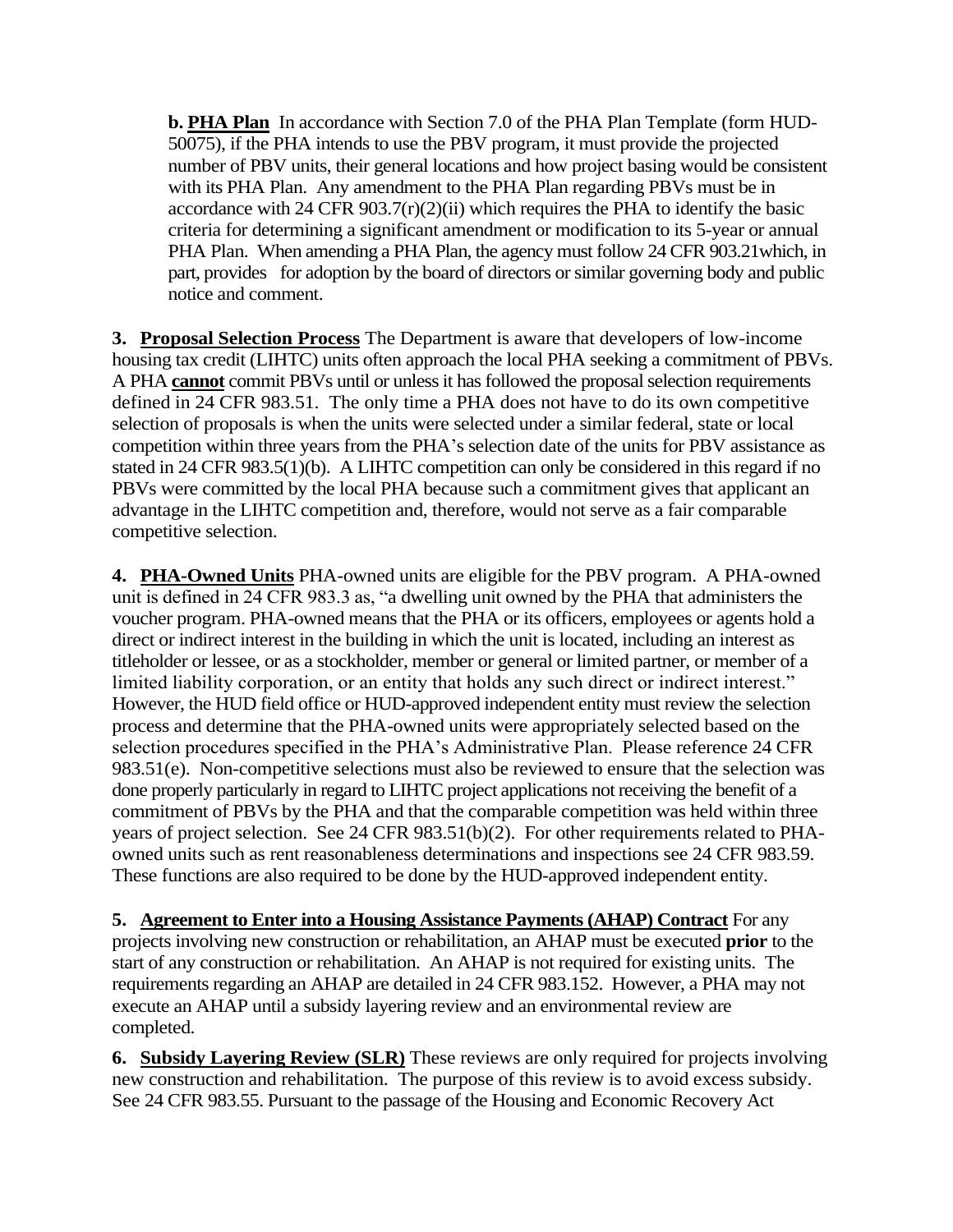(HERA) of 2008 and in accordance with the *Federal Register* notice, *Administrative Guidelines; Subsidy Layering Reviews for Proposed Section 8 Project-Based Voucher Housing Assistance Payments Contracts,* issued on July 9, 2010, housing credit agencies can submit a notice of intent to conduct SLRs rather than the Department since they are qualified agencies. State housing credit agencies are encouraged to submit such a notice to Headquarters, if they have not already done so, since these agencies are already performing SLRs for LIHTC projects. Otherwise, Headquarters is still required to do them. No AHAP may be executed until a SLR is completed by the appropriate agency.

**7. Environmental Review** In accordance with 24 CFR 983.58, an environmental review is required for all PBV units including existing units. A PHA, an owner, or its contractors may not acquire, rehabilitate, convert, lease, repair, dispose of, demolish, or construct real property or commit or expend program or local funds for PBV activities until an environmental review is completed. Specifically, no AHAP for rehabilitated or new construction units may be executed until the environmental review is complete and no housing assistance payments (HAP) contract may be executed for existing units until the environmental review is completed. As PHAs are aware, the Housing and Economic Recovery Act (HERA) added a section 8(o)(13)(M) of the U.S. Housing Act of 1937 and paragraph (ii) of that new section relieves a PHA from undertaking an environmental review for an existing structure, except to the extent such a review is otherwise required by law or regulation. This new statutory section was discussed in the Federal Register notice entitled "The Housing and Economic Recovery Act of 2008 Applicability to HUD Public Housing, Section 8 Tenant-Based Voucher and Section 8 Project-Based Voucher Programs," published on November 24, 2008, at 73 FR 71037. In that notice, HUD advised that under 24 CFR part 58, federal environmental reviews are undertaken by a Responsible Entities (usually units of general local governments), not PHAs. In addition, any federally required environmental review is required by law or regulation, so there do not appear to be any federally required environmental reviews that would be eliminated by this provision.

**8. Physical Accessibility** PBV projects must meet program accessibility requirements of 24 CFR 983.102. A PHA must ensure that the percentage of accessible dwelling units complies with HUD requirements and that design and construction requirements, as applicable, are met.

**9. Equal Opportunity Requirements** A PBV program must comply with all applicable equal opportunity and nondiscrimination requirements and the PHA Plan's certification to comply with civil rights laws and to affirmatively further fair Housing as required by 24 CFR 983.8.

**10. Information Contact** Inquiries about this notice should be directed to Phyllis Smelkinson, Housing Voucher Management and Operations Division, Office of Public Housing and Voucher Programs, at (202) 402-4138 or [Phyllis.Smelkinson@hud.gov.](mailto:Phyllis.Smelkinson@hud.gov)

**11. Paperwork Reduction Act** The information collection requirements contained in this notice have been approved by the Office of Management and Budget (OMB) under the Paperwork Reduction Act (PRA) of 1995 (44 U.S.C 3520). In accordance with the PRA, HUD may not conduct or sponsor, and a person is not required to respond to, a collection of information unless the collection displays a currently valid OMB control number. The following active information collections contained in this notice have been approved under the PRA-OMB Control Number 2577-0169.